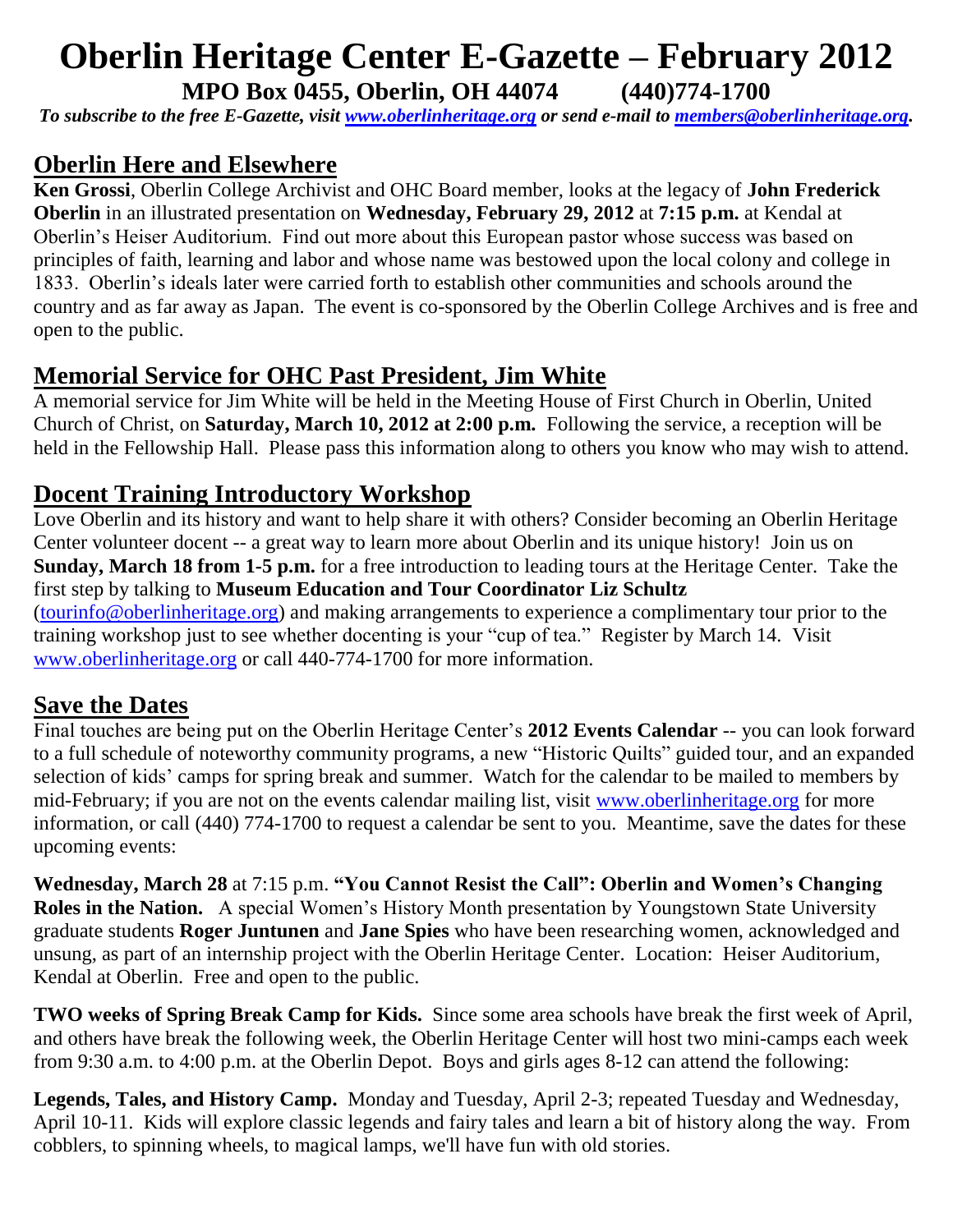**Innovations and Technology of the Civil War Era Camp**. Wednesday and Thursday, April 4-5; repeated Thursday and Friday, April 12-13. Campers will investigate the workings of ironclad ships, the telegraph, camp cookery, and more through hands-on activities.

Plan now to attend the always-upbeat and fun **Oberlin Heritage Center Annual Meeting and Banquet** on **Wednesday, April 4** at the Oberlin Inn, which includes presentations to the recipients of the Oberlin Heritage Center"s **11th Annual Community Awards** as well as a brief OHC business meeting and a lively look at the Heritage Center's successes in the past year and its plans for the future.

#### **Welcome New Members**

The Oberlin Heritage Center extends a warm welcome to new member **Tania Boster** and to new business member **OBERLIN.COM**. Keep track of how the Heritage Center's membership grows by visiting [www.oberlinheritage.org](http://www.oberlinheritage.org/) and looking for our "Member Count" on the home page. Members are the Oberlin Heritage Center's most important resource – and we appreciate each and every single one of you! If you are not yet a member, **[please join](http://www.oberlinheritage.org/getinvolved/join)**! Visit [www.oberlinheritage.org](http://www.oberlinheritage.org/) or call (440) 774-1700 [\(members@oberlinheritage.org\)](mailto:members@oberlinheritage.org) for more information.

#### **Visitors, Visitors and More Visitors!**

The Oberlin Heritage Center was delighted to welcome almost 9,400 visitors to tours, programs, children's camps, the Museum Store, and more in 2011 (a 6% increase over 2010). This number included 4,200 who attended community educational programs hosted in Oberlin or taken "on the road" to outside community groups, and another 2,100 who participated in tours and history walks. Tour visitors were from 35 states and 6 countries. We hope YOU, too, will have a chance to visit the Heritage Center in the coming year!

## **OHC Honored by the State of Ohio**

Smiles all around! We recently received a proclamation from **The General Assembly of the State of Ohio/Ohio Senate** honoring the Oberlin Heritage Center for Exemplary Achievement upon receiving a 2011 Preservation Merit Award from the Ohio Historic Preservation Office. The certificate read in part: "*This prestigious honor is a fitting tribute to the Oberlin Heritage Center for its contributions to the preservation and rehabilitation of the Peoples Banking Company building in Oberlin* [now LorMet Community Federal Credit Union]*. All those associated with the Center have consistently demonstrated professionalism and expertise as well as a commitment to protecting Ohio's history, and due to their exceptional efforts and initiative, the facility has attained a tremendous record of service to the community. This noteworthy enterprise is truly deserving of high praise.*"

# **OHC Staff, Intern and Volunteer Update**

**Liz Schultz**, Museum Education and Tour Coordinator, will be doing some special programming for area groups during February as part of Black History Month observances. In addition to leading two special tours for visiting church groups from Cleveland, Liz will make a public presentation for the **Lorain Public Library (Domonkas Branch in Sheffield Lake)** on **Wednesday, February 1 (7:00 p.m.).** Preregistration is required by calling the Domonkas Branch Library at 440-949-7410. Liz also presents "*Freedom's Friends: Oberlin and the Underground Railroad*" at **Bowling Green State University's Firelands College** on **Wednesday, February 8, at 12:30 p.m.** The event, which is part of the College"s Diversity Celebration month, will be held in the Cedar Point Center at One University Drive in Huron, Ohio, and it is free and open to the public. For more information, contact BGSU Firelands at (419) 433-5560.

Congratulations to **Liz Schultz** upon her recent appointment as the **Chairperson of the Oberlin Historic Preservation Commission**. Liz will serve a 3-year-term in the position. Other OHPC members include Eugenia Bobo, Doren Harley, Tracie Haynes, Rachel Luczkowski and Scott Broadwell (Council Liaison).